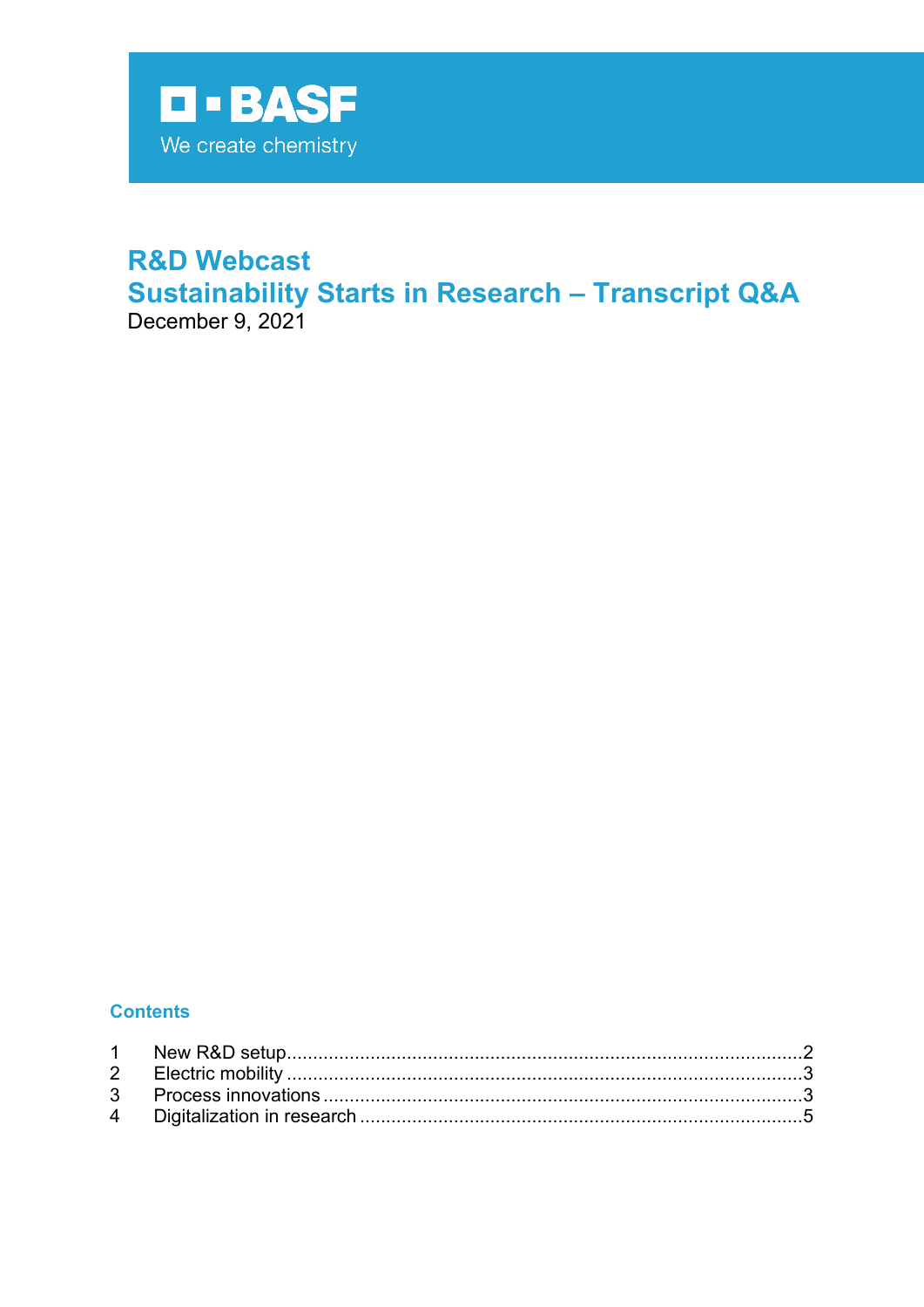#### <span id="page-1-0"></span>**1 New R&D setup**

**Christian Faitz, Kepler Cheuvreux:** BASF has always had central research functions, in my recollection. With the reorganization, by how much R&D headcount will this central research setup grow? What is the current status there?

**Dr. Melanie Maas-Brunner:** Nowadays, we have 10,000 people working in research and development. When we do now the embedding in the operating divisions, around 1,800 people will move from those former central divisions into the operating divisions. The new central platform will consist of around 3,500 chemists and researchers and developers and supporting people. I hand over to Detlef to explain what the central platform is doing.

**Dr. Detlef Kratz:** As mentioned, the central platform will have 3,500 employees. Fundamentally in one division you have the R&D part. It will be mainly the research parts, so the core what BASF does, but it will also be the enabling units, because everybody will need units such as analytics, toxicology and scale-up of pilot plants. This will be the core of what we do. And that is chemists, engineers, toxicologists, and biologists, but also, for example, the biotechnology part that we were talking about today will be included, including scale-up capabilities.

The idea is to have a whole innovation value chain, from idea all the way to process and finally to the customer. And that, of course, is based on the competencies that we then have bundled in this one unit.

**Chetan Udeshi, JP Morgan:** How does BASF evaluate the effectiveness of BASF's huge R&D spending per year? Externally, we can't see any obvious benefit in terms of faster growth and/or higher margins versus closest peers.

**Dr. Melanie Maas-Brunner:** This is always also, obviously, a question we are internally discussing up and down. We have €10 billion sales generated from products not older than five years coming out of the R&D pipeline. This is one thing. Here you might then really discuss: Is this figure really moving over time?

What I foresee now, especially with our new organization, is to speed up the innovation cycles in the operating divisions together with customers to help us significantly generate more organic growth. We will be able to start tailor-made projects earlier and we will also be able to stop some of them if we see that they are not valuable for the customers. And with this, we will also have a better output here.

This would be also the KPI that we will see moving once this new organization is up and running.

**Dr. Detlef Kratz:** Maybe another point to add to this: One is the new products we make; the other one is the processes we make. We have divided this into two categories because new processes, sustainable ones, are obviously the ones that will drive what we want to do. Of course, we calculate new products with new processes together.

<span id="page-1-1"></span>And operational excellence should never be discarded. That alone saves around 200,000 tons of CO2, and also that incurs a profitability on both sides. It is, of course, sustainable on account of being valuable in terms of business, but also in terms of sustainability, and we have a whole database calculating that as well.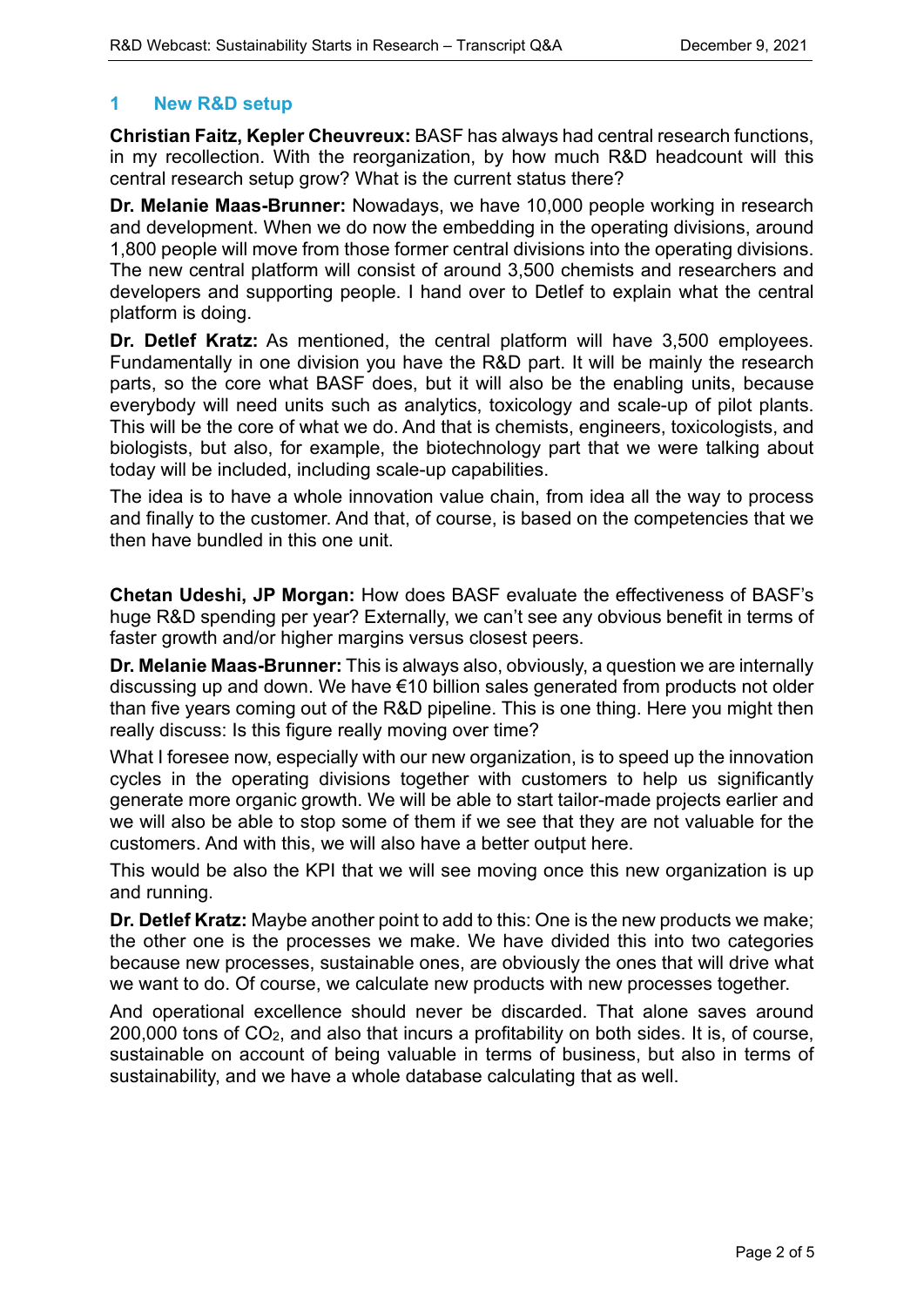## **2 Electric mobility**

**Andrew Stott, UBS:** In revenue terms, where do you think you have the most scope from your project pipeline in e-mobility? Is it plastics, coolants, or coatings?

**Dr. Melanie Maas-Brunner:** I am coming from the plastics arena. I think, the e-mobility batteries first, plastics and then comes the rest.

**Andreas Heine, Stifel:** How much will the share of group sales to the automotive industry be by the end of the decade? Which polymer materials benefit most from the new properties required in EVs? Which polymers might see a lower demand?

**Dr. Melanie Maas-Brunner:** I mentioned in the presentation that the chemical demand in value terms is 2.5 times higher in an e-vehicle than in a combustion engine. With this, you can compare a little bit the  $\epsilon$ 12 billion sales that we are right now doing, what kind of potential is opening up for us.

On the plastics question: I think the plastics portfolio we have on hand right now, is a well-suited portfolio also for e-mobility. We just have to tweak it – I showed one example – a little bit here and there to make this also usable and beneficial for e-vehicles. It's like the color example I mentioned or like the plastic as protective material for the lower part of the car.

We have the right portfolio, and we can live with this. We don't have to think in terms of different plastic materials, adding something that's completely new to us. We will work with what we have in our hands.

**Christian Faitz, Kepler Cheuvreux:** For innovations in electro mobility, you are missing one chemical that contributes significantly to weight reduction in the car body: polycarbonate. Would you ever consider investing into polycarbonates, obviously via an acquisition?

**Dr. Melanie Maas-Brunner:** I think that comes with the statement I made before: I'm quite happy with the plastics portfolio we have in our hands.

#### <span id="page-2-0"></span>**3 Process innovations**

**Sebastian Satz, Barclays:** On methane pyrolysis: What do you intend to do with the solid carbon? Would that be a major challenge for the large-scale application of this technology?

**Dr. Detlef Kratz:** I'll take that question, as the pilot plant that Melanie showed is in my unit. For sure we have been thinking about this because it's a typical question.

The hydrogen is split into hydrogen and highly purified carbon. I think this is very important to note. You come out with extremely high carbon quality, different to what you have typically from refining in petcoke and other carbon sources.

The beauty of this system is that you can use it in various formats. The carbon that we see will be substituting, for example, activities – we talk about e-mobility – in anodes, in the battery segment; that is one. That can be in the electrical vehicles, but also in large-scale applications. This is a core of where carbon goes. Again, with the purification effect, it has an enhancement.

But there are many other carbon uses. You can use it as a soil improver, for example. You know carbon from tires, asphalt, and the like. It's really about tweaking the properties of this carbon, highly pure as it is, to the different uses.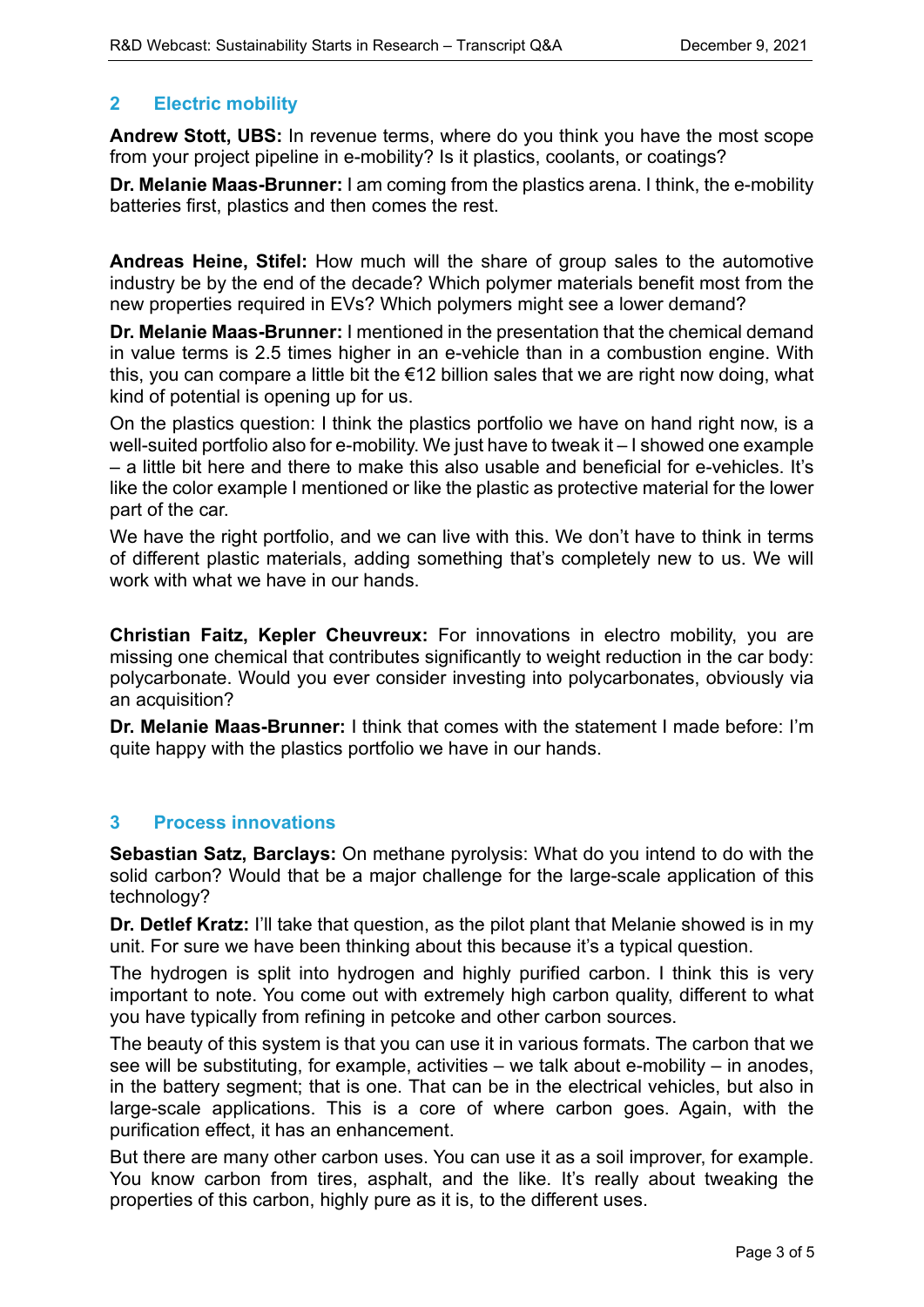We are already there. We have, of course, sampled this already, and we know that carbon has many uses. We do not really see the problem to substitute a certain amount of hydrogen with the methane pyrolysis and then adding the carbon as an additive in various applications. Please remember: The carbon also is CO<sub>2</sub>-neutral. That is an added benefit, even though we haven't even calculated it into the benefit calculation of the hydrogen. So, we'll have two CO2-neutral products because it's all based on renewable energy.

**Retail investor:** Which of your low-emission technologies has the largest emission reduction potential?

**Dr. Detlef Kratz:** I would like to differentiate the question a little bit. Direct operational excellence has, in terms of the amount of energy capex and even energy we require to reduce CO2, the quickest impact. It's huge at BASF because we have so many plants at which to make potential improvements. All the savings of the past – or many – came exactly from that. So that's one bucket. We still focus that also in the new central division because this is where the operational excellence ideas come from.

The other one is fundamentally looking at the biggest  $CO<sub>2</sub>$  emitters: It is the steam cracker right at the beginning of the value chain, the hydrogen, which is connected to ammonia. I would say, those two alone make the biggest bars.

Hydrogen – to give you an indication – has a potential of about 3 million tons of  $CO<sub>2</sub>$ savings. And if you put that into perspective – Melanie mentioned our ambition of 25% reduction by 2030, coming from the 22 million tons of  $CO<sub>2</sub>$  emissions we had in 2018 – this would be a huge achievement and a huge lever to do that, wherever the hydrogen goes.

That is one, and the other is the steam cracker. And then comes the whole value chain, which we also focus on, but which is, let's say, a little bit more fundamental in changing the technologies. But those two are the big ones.

**Retail investor:** Which sustainable innovation are you working on that is most impressive for you?

**Dr. Melanie Maas-Brunner:** Detlef mentioned the very bold technology moves we are doing. This is impressive because it takes some courage to do this. It's with high investment. It's obviously also with high risk. We need endurance, it needs time. Something like a methane pyrolysis is not developed within two or three years. It takes time.

But when you look at the possibility of the 45,000 products we are selling, to offer real customer solutions by having kind of smaller, sustainable benefits being created faster and you add this up, this is a kind of huge portfolio. This is maybe something which is even more impressive: that we are able in the chemical industry to support our customers here.

**Sam Perry, Credit Suisse**: How much demand are you seeing from customers for solutions which enable them to reduce their scope 3 emissions versus two years ago? How much of a pricing and market share growth opportunity does this present?

**Dr. Melanie Maas-Brunner:** Basically, defining us as scope 3 for our customers, yes, there's lots of discussions ongoing.